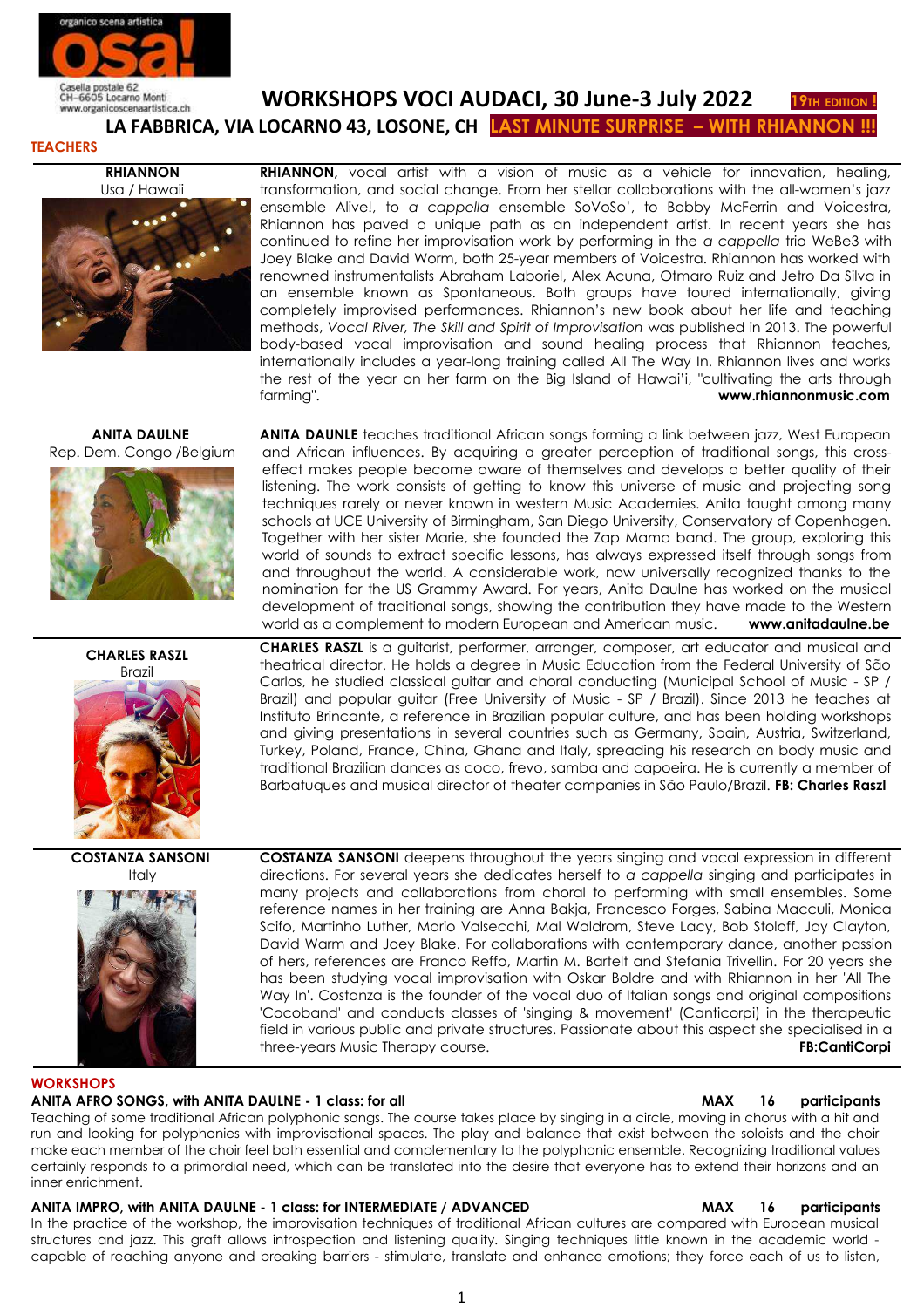create and strengthen the internal bonds of a group. We are aware nowadays of how much, in many fields, there is the need to return to some forgotten values and this not to deny something that exists, but to complete our way of relating to the world.

**RHIANNON: the mystery and method of improvisation** *2* **classes for INTERMEDIATE / ADVANCED MAX 16 partecipants** Rhiannon has built her process for teaching vocal improvisation on the idea that we must be solid in musical skills, develop intuition and be available to the mystery and grace that exist, when creating music spontaneously. Believing that improvisation belongs in personal creativity as well as performance, she has developed a process to make improvisation an essential piece of a singer's training. These exercises unfold in a carefully articulated progression. Working in circle, students first improvise melody, harmony, rhythm, counterpoint and interlocking parts in solo and small ensemble games. Then in learning to improvise as an ensemble, with exercises using the natural connection of body and voice, you learn to reveal a vulnerable, authentic sound. You also practice using language, both invented and in your native tongue, sung and spoken, as part of your musical repertoire. Many of these games become strong performance pieces and teach you how to invent a group sound without a leader. Learning to improvise as an ensemble with shared responsibility and power teaches deep listening, generosity, courage and musical awareness.

#### **SONGS, BODY MUSIC AND BODY EXPRESSION OF BRAZILIAN DANCES with CHARLES RASZL - 2 classes BEGIN MAX 16 participants**

The purpose of this workshop is to introduce the participants, through simple dance movements, to discover the encounter between the Barbatuques (Brazil) body percussion techniques and the rhythms of Brazilian traditions, hopefully to inspire the participants to possible new pedagogical approaches.

A class for those who have already acquired the basics of body music and work with the body in space, to go deeper into the world that embraces rhythm, melody / harmony and dance. To discover the socio-cultural and aesthetic value that singing and movements inspired by the world of traditional Brazilian gestures (Coco, Samba, Capoeira, Frevo and Cavalo Marinho) can bring as possible pedagogical applications and performative tools.

# **IMPRO BEGIN with COSTANZA SANSONI suitable for beginners MAX 16 participants** MAX 16 participants

The purpose is to gain confidence in the art of singing improvisation. We will provide the basic tools to sing together through a method, which aims at the playful re-appropriation of one's expressive instinct. The main themes of music and singing will be addressed: pulsation, melody, harmonic relations, all supported by body, breath and listening.

,我们也不能会在这里,我们的人们就会在这里,我们也不能会在这里,我们也不能会在这里,我们也不能会在这里,我们也不能会在这里,我们也不能会在这里,我们也不能会在这里

# **OPENCIRCLESONGS - CANTO IN CERCHIO open to the public, La fabbrica, Sala Ampia,**

\_\_\_\_\_\_\_\_\_\_\_\_\_\_\_\_\_\_\_\_\_\_\_\_\_\_\_\_\_\_\_\_\_\_\_\_\_\_\_\_\_\_\_\_\_\_\_\_\_\_\_\_\_\_\_\_\_\_\_\_\_\_\_\_\_\_\_\_\_\_\_\_\_\_\_\_\_\_\_

## **Friday, 1st of July 9pm - Limited seats, reservation recommended**

**led by Oskar Boldre**, Italy, **Anita Daulne,** Rep. Dem. Congo / Belgium, **Charles Raszl,** Brazil, **Costanza Sansoni**, Italy + **Rhiannon** Usa/Hawaii

A liberating song, which unites all the participants in a collective rite in a single powerful energy. Open to all who wish to sing together, no preparation is needed. It is inspired by the singing uses of many peoples, according to the technique made famous by Bobby McFerrin. Arranged in a circle, the spectators who wish to sing, follow the improvisations led by Oskar Boldre, Anita Daulne, Charles Raszl, Costanza Sansoni + Rhiannon !!. in a collective choral song, which transforms itself as a river or cloud with the direction of the guiding voices.

### **WORKSHOPS WILL BE HELD IN ITALIAN AND ENGLISH: LESS WORDS AND MORE MUSIC. WORKSHOP PARTICIPANTS ARE WELCOME TO ATTEND AS LISTENERS TO ANY OTHER WORKSHOP FOR FREE. OUTSIDE LISTENERS: 4 days CHF 150.-/ € 145 - 1 day CHF 50.- / € 48**

# **SCHEDULE**

| <b>JUILDULL</b>                                           |                                                                                                      |                                                                                                                  |                                                              |
|-----------------------------------------------------------|------------------------------------------------------------------------------------------------------|------------------------------------------------------------------------------------------------------------------|--------------------------------------------------------------|
| <b>THU 30.06</b>                                          | <b>FRI 1.07</b>                                                                                      | SAT 2.07                                                                                                         | SUN 3.07                                                     |
| 9-11 CHARLES BEGIN                                        | 9-11 ANITA IMPRO                                                                                     | 9-11 ANITA IMPRO                                                                                                 | 9-11 CHARLES BEGIN                                           |
| 9-13.30COST IMPRO BEGIN (4,5h) 9-11 RHIANNON intermediate |                                                                                                      | 9-11 RHIANNON intermediate                                                                                       | 9-11 RHIANNON ADV                                            |
| 11.15-13.45 CHARLES ADV                                   | 11.15-13.45 CHARLES ADV                                                                              | 11.15-13.45 CHARLES ADV                                                                                          | 11.15-13.15 ANITA IMPRO<br>11.15-13.15RHIANNON intermediate  |
| 13.45-14.45 self-organized lunch                          | 13.15-14.45 self-organized lunch 13.15-14.45 self-organized lunch                                    |                                                                                                                  |                                                              |
| 14.45-16.45 ANITA IMPRO                                   | 14.45-16.45 CHARLES BEGIN<br>14.45-16.45 <b>RHIANNON ADV</b>                                         | 14.45-16.45 CHARLES BEGIN<br>14.45-16.45 RHIANNON ADV                                                            | 13.30-14<br>Bye-bye ritual for all students and<br>teachers. |
| <b>17-19.30 ANITAFRO SONG</b>                             | 17-19.30 ANITAFRO SONG                                                                               | 17-19.30 ANITAFRO SONG                                                                                           |                                                              |
| 19.45 Dinner at Osteria                                   | 19.45 Dinner at Osteria                                                                              | 19.45 Dinner at Osteria                                                                                          |                                                              |
|                                                           | 21.00 SALA AMPIA<br><b>OpenCirclesong</b><br>led by da Charles, Oskar,<br>Anita, Costanza + Rhiannon | 21.00 SALA AMPIA<br>Groups essays<br><b>ANITAFRO SONG</b> and<br><b>CHARLES ADV</b><br>Following - Free stage by |                                                              |
|                                                           | <b>Entrance:</b> free for participants<br>WS, under 16<br>pubblic Fr 20.-/15.-                       | Costanza Sansoni: for who wants<br>to present a song, a poem, an<br>impro, a group dance                         |                                                              |

## **ADVANCED MAX 16 participants**